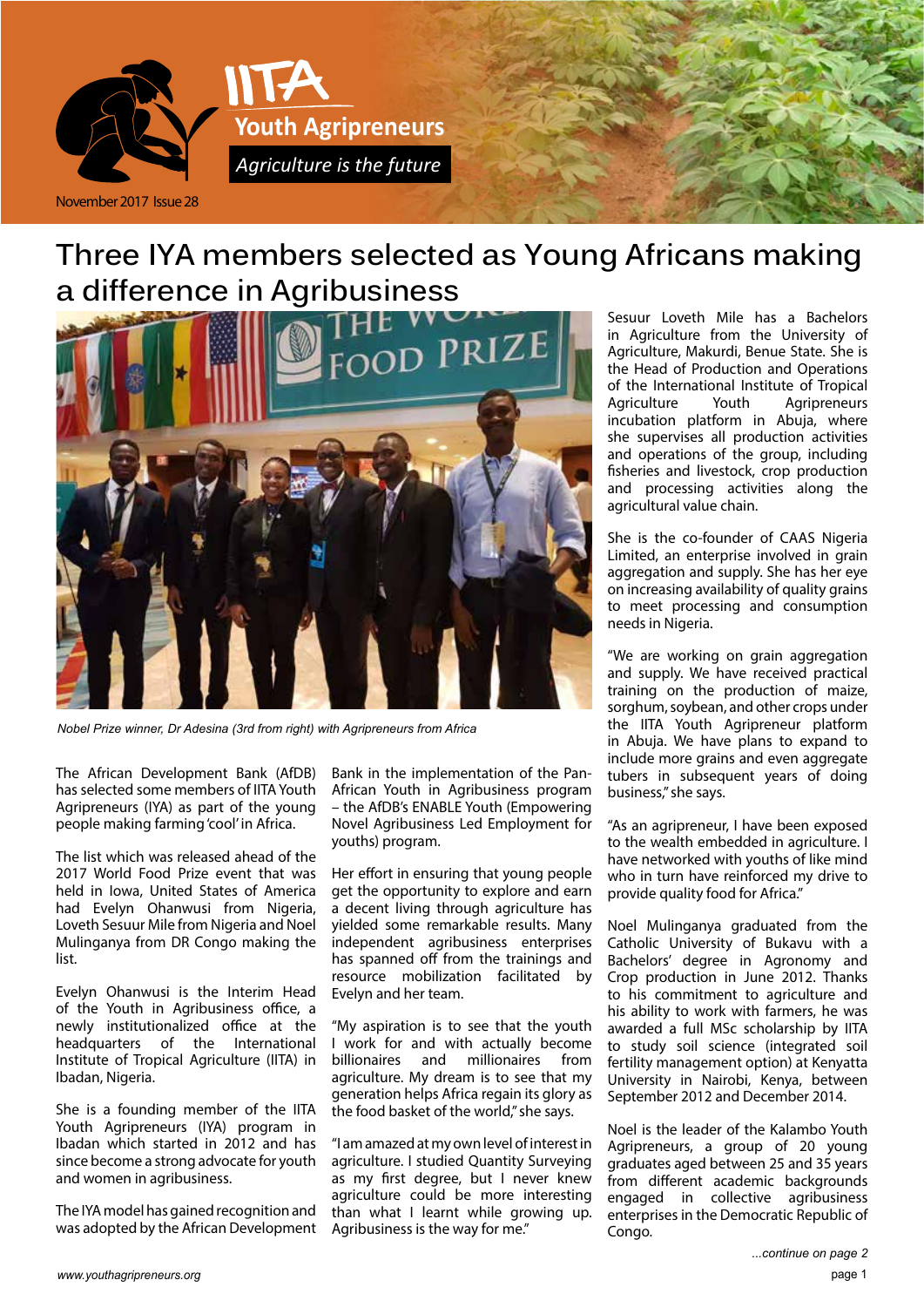#### *...from page 1*

From a three-hectare farm, the group has progressively increased the business portfolio along the full agricultural value chains by identifying and developing models for 11 profitable enterprises. These enterprises include; commercial production of roots, tubers and grains such as cassava, maize, beans, soybean, sorghum, and maize. Other enterprises include processing for value addition, commercial fish and fingerlings<br>production, produce marketing. production, produce marketing, and service provision. The group is already creating a business network. "Agribusiness has opened opportunities and avenues in the lives of my colleagues and me in ways we never expected or dreamt about. Agribusiness is really the solution to check youth unemployment in Africa," he says.

Under his leadership, IKYA has recorded much success with the production of high quality cassava flour which is being exported to Rwanda. Also, as a model group in DR Congo, IKYA has trained over 1,000 women and youths on best agronomic practices and processing techniques. Noel's vision is to scale out the IKYA model through the Young

Agripreneurs network acting in synergy with different segments of the value chain. He is convinced that in two years' time, the youth centre will serve many youth and women's groups and reduce youth unemployment through agribusiness in DR Congo.

For more click on https://www.afdb.org/en/2017-worldfood-prize-week/bios-of-agripreneurs/

#### **You are an inspiration to your colleagues - Dr Sanginga**



*Ngozi Chituru conducting the DG round their processing facility*

The Director General of IITA, Dr Nteranya Sanginga has said he is impressed with the progress recorded so far by the team of young Agripreneurs in the running and operation of their business.

Frotchery Foods which is located in Akobo, Ibadan, is owned by three young graduates; Ngozi Chituru, Babatunde Ismail and Oni Hammed who recently completed their 18 months incubation program with the IITA Youth Agripreneurs.

Dr Sanginga who was on a backstopping mission to Frotchery Foods factory on Thursday, September 29, said the team were part of the courageous young graduates who have yielded to the call of creating jobs for themselves and other unemployed young people in the agricultural sector.

He added that the Institute will not rest on its oars in ensuring that the agricultural sector is revitalised with the engagement of young people. He stated that the team will also serve as role models for other unemployed young people who are yet to have a change of mindset about the agricultural sector.

Speaking on their journey so far, Hammed Oni said the partners during the incubation period at IITA, discovered that they share similar goals about agribusiness with interest in food processing and decided to band together to form Frotchery Foods. He added that although the experience outside the walls of IITA, has been a bit challenging but quite interesting and worth the risk.

"The training in IITA was an eye-opener into what to expect while operating in the real world. It prepared us for the challenges ahead and that is why we are here now", he stated.

While appreciating IITA for the opportunity given to them to explore various agribusiness enterprises during their training, he called on other agencies and corporate bodies to support the effort of IITA in assisting the younger generation in Africa through job creation in the agricultural sector.

Frotchery Food which is one of the spinoffs recorded by IYA in 2017 commenced commercial production of smoked catfish using the smoking kiln technology.

The business of the Frotchery Foods' team got financed after they developed a bankable business plan and met other stringent measures laid down.

The team have established market linkages within Ibadan and its environs and the business is striving and has also recorded an increase in demand.

Dr Sanginga in his statement reiterated IITA's support, stating that IITA will continue to provide technical assistance in ensuring the success of all IYA spin-offs.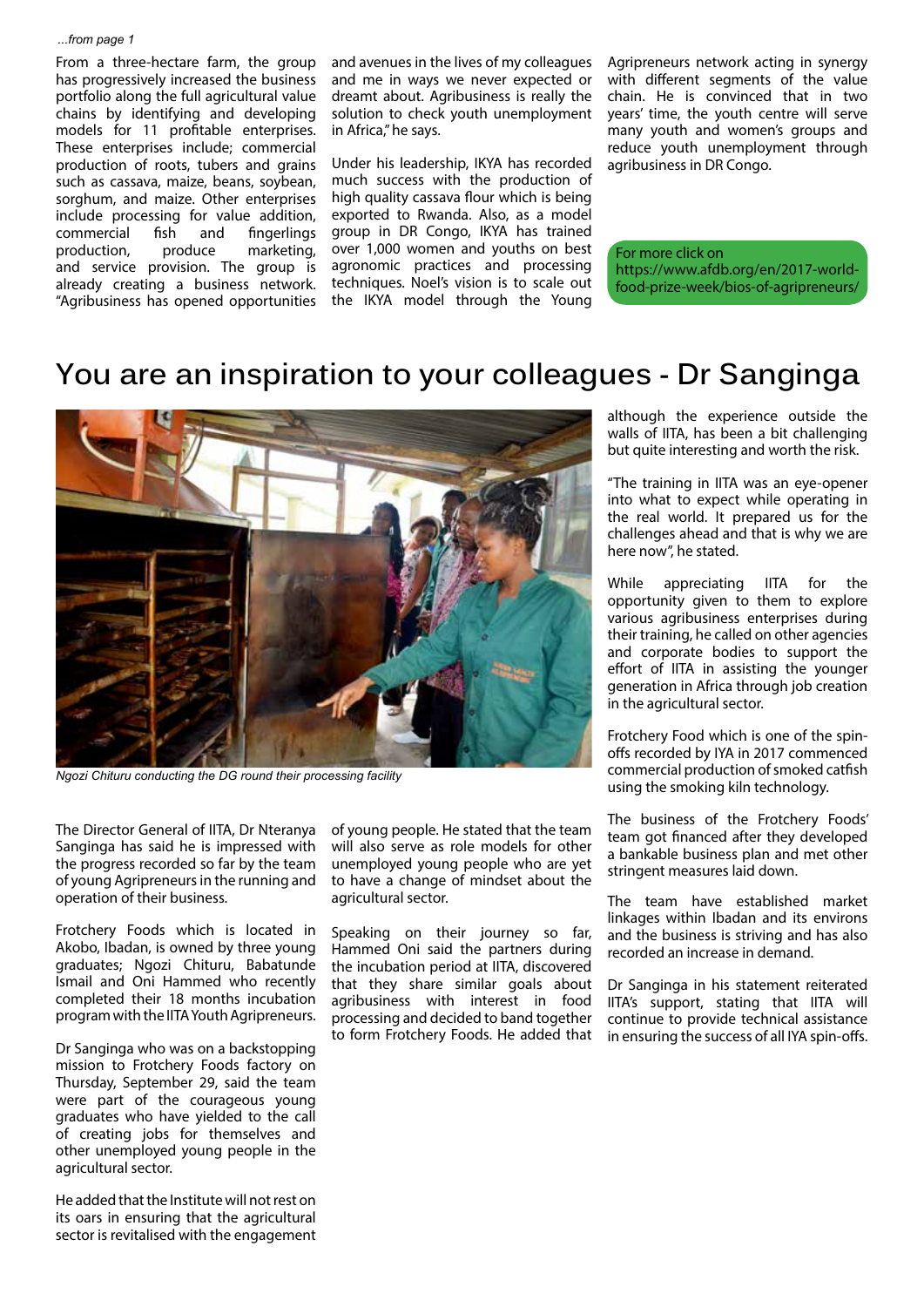# **DDG Partnership for Delivery visits the Agripreneur's team in Kenya; encourages them as they experience drought**



*Dr Dashiell with some of the KHYG team in Kibwezi*

IITA's Deputy Director General in charge of Partnership and Delivery, Dr Ken Dashiell on Thursday, September 14 visited the IYA group in Kenya.

The Kenya group known as the Kibwezi Hortipreneur Youth Group (KHYG) was established in 2015 and it is located at the

University of Nairobi Dryland Research station in Kibwezi, Makueni County.

During his visit, Dr Dashiell commended the team for their self-reliance, and entrepreneurial spirit despite encountering challenges while discharging their duties. He noted that their determination to excel in agribusiness is worthy of emulation by the other groups.

Dr Dashiell who was taken on a tour round the facilities of KHYG - the greenhouse, water supply system, fish ponds and the depot - spent over four hours enlightening the group on how to address the challenges being encountered.

KHYG is currently experiencing unprecedented drought which has caused a lot of damage to their crops. To address this, the team fetches water from the drying Kibwezi River to store in some of their fish ponds which are now used for temporary

water storage for their crops. This situation is expected to continue till the end of October when the rainy season will start. Despite the challenges, the team is working towards ensuring that the facility at the University of Nairobi transitions into a youth agribusiness park.

## **IYA Kinshasa exhibits at the International Agricultural Fair**



*Visitors at IYA Kinshasa exhibition stand*

The IITA Youth Agripreneurs in Kinshasa (IYAKIN) were part of the young people who exhibited their products and displayed other innovations in the agricultural sector during the second edition of the International Agricultural Fair in Kinshasa (FAIKIN).

The ten days agricultural fair tagged; "Innovate, Do and Invest in Agribusiness", was attended by small and medium scale farmers, processors, scientists, agro-industrial companies, financial and technical agencies.

FAIKIN is an annual event organized by the provincial Ministry of Agriculture in Kinshasa and aims to achieve food security, revitalizing the agriculture sector, reduce poverty, malnutrition, and job creation.

During the exhibition at the fair, IYA Kinshasa sensitized the visitors at their stand on the potentials of cassava with various cassava based products on display. They were also able to sensitize unemployed young people on selfemployment, entrepreneurship and job creation through experience sharing and case studies at the side event organized at the fair.

The conference gave IYAKIN the opportunity to relate with professionals in the agricultural sector and explore areas of partnership and common interests.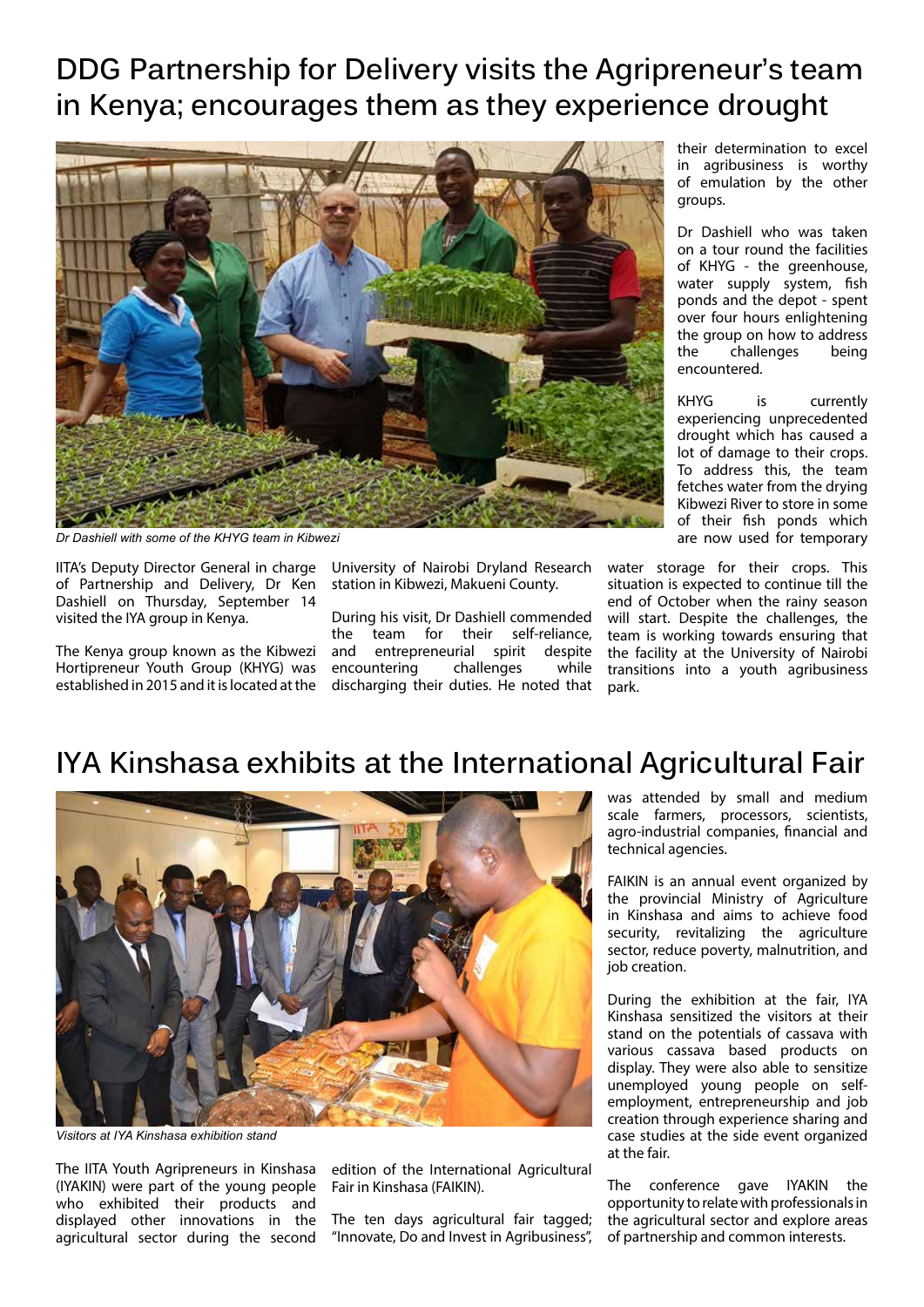# **IYA trains GRC staff**



*On-field training for the GRC team*

The mechanization unit of IYA recently trained the staff of IITA's Genetic Resource Center(GRC) on small-scale mechanization. Tagged; "Enhancing

Research through Mechanization", the training was aimed at sensitizing the staff on the use of machines and herbicides in weed management. Speaking during the training, Dr Alfred Dixon said the training came at a point when IITA was moving towards the transition from hoes and cutlasses to world class mechanization of all field activities. He urged the participants to make good use of the knowledge acquired during the training.

The training took place between 13-15th of September and had 18 participants in attendance. The training also involved practical sessions on different machines and equipment.

Experts like Prof Friday Ekeleme and Dr Peter Kolawole were on ground

to also provide professional support. The trainees were impressed while stating that they were confident the training will assist in making their field tasks faster and efficient.

## **I never believed in myself - Miriam Samekpolo**



*Miriam* 

Samekpolo Miriam is a graduate of horticulture from the Federal University of Agriculture (FUNAAB) in Abeokuta, Ogun State, Nigeria. She joined the IITA Youth Agripreneurs in April 2016 as part of the third generation of Agripreneurs known as the Green Magic.

Miriam and her team were selected to strengthen some existing enterprises of the Agripreneurs after the deployment of some members of the group to some parts of Nigeria.

She was chosen to join the vegetable enterprise which at that time needed help to resuscitate the dwindling vields of vegetable crops. Much was expected from Miriam and this according to her was a task which brought fear, uncertainty, but hope.

"We were trained by our senior colleagues on the vegetable value chain and it was quite interesting. We learnt different techniques and practices in managing and sustaining a vegetable field. With all

this, I still really did not believe in myself because I felt all the practices were just experiences that might not be useful for me to revive the enterprise or later in the future. I became scared. I went to the vegetable field on several occasions all alone during odd hours to map out how I could perform the 'magic' expected from me", she said.

 She stated that events and occurrences however changed her opinion and allayed her fears about herself and the vegetable enterprise.

"I have had lots of experiences but I will like to share the recent one. The Capacity Development Unit of IYA approached me and asked me to prepare for a training that was held between 25 and 26th of September and I did. Infact I was prepared to put in my best. The trainees came from Port-Harcourt for training on vegetable value chain. The team comprised of a Doctors - I mean PhD holders, an auditor and an accountant. They were much older and had vast knowledge and wealth of experiences than I expected and I was skeptical about going forward to train these people. At some point, I was almost going to feign sickness a day to the training because I was not sure of my ability to teach or impact in the trainees but there was nothing I could do as all the excuses I raised were turned down.' 'The training was for two days and I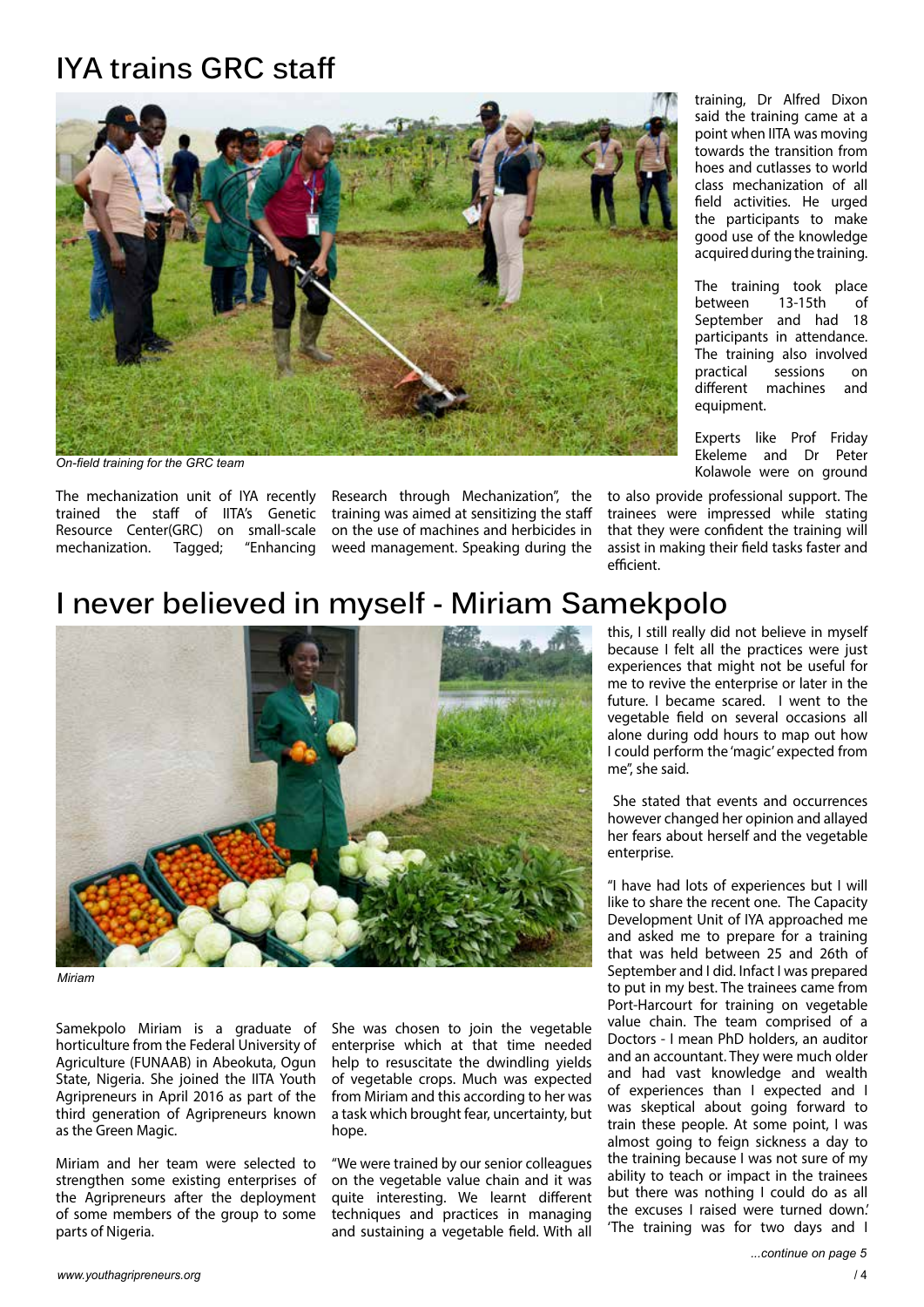was amazed at the excitement and encouragement I received from the trainees. They asked questions when they needed to know more and I was able to answer each and every question perfectly. I became the master of the game. They were impressed and eager to go back and practice what I had taught them. The most exciting part was when they came and asked my senior colleagues if they could release me for some time to help them establish their farm", she added. Miriam and her team manage a 200m2 greenhouse and have been able to revive tomato production with a weekly harvest and supply to their customers. Between September and October, Miriam and her team have sold over 1 ton of tomato.

She is passionate about the vegetable enterprise and makes sure that she has something to sell every day from her field. Using the irrigation system, the vegetable field now produces crops like spinach, cucumber, okra, hybrid pawpaw, sweetcorn, pepper, lettuce, cabbage and coriander all year round.

"So far, IYA has brought out the best in me. During the course of this, I kept thinking to myself, so all this experience was not a waste after all, so people could identify with what I have and request for my services. This made me realize that I could own my farm one day or better still, act as a consultant on vegetable enterprise" she said.

# **Don't wait for things to happen, make things happen - Dr Sanginga**



*Dr Sanginga addressing the Youth Corp members*



*A panel discussion during the workshop*

The Director General of IITA, Dr Nteranya Sanginga has advised Youth Corps members to come up with innovative ideas that can be supported and outscaled for job creation and engagement in agribusiness.

Dr Sanginga stated this on September 20 while addressing the serving corps members at a seminar organized by the 2016 Batch B set at IITA, Ibadan Nigeria.

The Corps members organized a training titled; "Attracting and Retaining Youth in Agriculture", to create awareness about agribusiness and introduce youths to the viable agricultural value chain.

The seminar also focused on how the youth can get involved in agriculture, and learn from the experiences of other youths who have gone into agribusiness, while identifying how they can contribute towards agricultural development regardless of their discipline.

Speaking further at the seminar, Dr Sanginga commended the Corps members for their zeal and initiative in organizing the seminar. He urged them to come up with unique creative ideas which can be supported for out-scaling.

The Coordinator for Oyo State NYSC Skill Acquisition and Entrepreneurship Development (SAED), Miriam Umogah, who represented the NYSC State Coordinator said the Federal Government puts so much importance on youth<br>empowerment, with emphasis on with emphasis on agriculture. She commended IITA for instilling the spirit of selflessness in the youths.

The former speaker of Oyo State House of Representative, Hon Kehinde Ayoola, while speaking on the topic; "Understanding the agricultural value chain: Seeing the big picture," encouraged the youths to see agriculture as a business and an opportunity to create a decent living as government is getting more interested in agriculture and even providing start-up capitals for young people.

The Head of Capacity Development Unit, IYA, Owoeye Molayo speaking on mindset change said agriculture should not be a career for the old rather youths should see it as an opportunity for wealth creation.

Speaking on the experience of an agripreneur, Tope Omotolani from Farm Crowdy Nigeria, urged the youths to pick an interest in any value chain and try to excel in it. She announced that Farm Crowdy will be willing to sponsor 50 Youth Corps members in IITA who love agriculture, by identifying any crop they would like to work with and 100 hectares of land, under the supervision of IITA.

Three young CEOs of different agribusinesses - Hammed Oni from Frotchery Farms Ltd, Jacinta Eze from Agropreneur Naija, and Adenuga Adeniyi from Tepebo International Ltd all took turns to share their experiences with the corps members.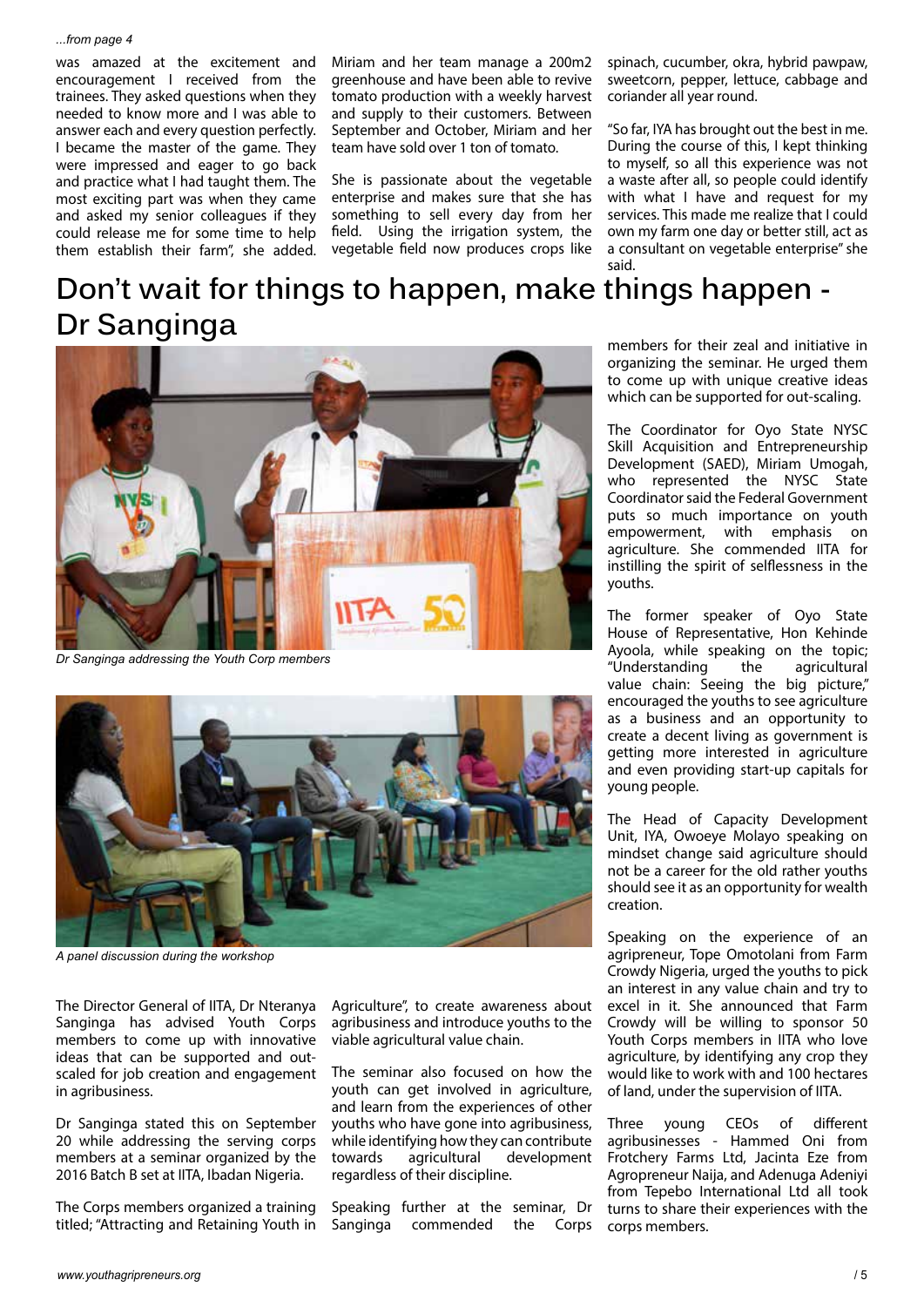# **Shell Petroleum explore areas of partnership with IITA Youth Agripreneurs**

One of the largest oil producers in Nigeria, Shell Petroleum Development Company of Nigeria is exploring the incubation platform of IYA for its agribusiness innovations, an opportunity that allows young people to be productively engaged and maintain the right drive in agriculture.

Representatives of Shell Petroleum, the Adviser on Partnership and Liaison; Dr Ayobami Ikuemonisan, and Ms Anike Kakayor, the Coordinator of Partnership, Social Performance and Investment paid a working visit to the IITA station in Onne on Tuesday, 19 September to interact with the Agripreneurs and gain insight into the IITA Youth Agripreneurs model.

Welcoming the delegates, the Head of IITA Onne station, Dr Okechukwu Richardson expressed pleasure in working with Shell Petroleum again after the end of the Cassava Enterprise Development project (CEDP) which lasted for five years.

Shell Petroleum worked with IITA in 2004 to implement the Cassava Development Enterprise Project aimed at increasing the economic opportunities through sustainable and competitive cassava production, marketing and agroenterprise development in selected communities of 11 states in the South-East and the South-South geopolitical zones including the Niger-Delta region.

Timi Obaila, while giving a presentation on the IYA model said IYA has created a lot of impact through its training, mentoring and mindset change mechanism. This mechanism according to him is being used to transform some youth in the Niger-Delta region to prospective agribusiness experts. Giving a testimony on the impact of the IYA model, New-world Ugbameta said he



*Shell petroleum team at IITA and IYA's exhibition stand* 



*IITA and IYA team in a group photo session with the team from shell Petroleum* 

is now passionate about establishing his own fish enterprise after his incubation with IYA. Ugbameta is one of the youths being trained by the Agripreneurs under

the Chevron sponsored Community Youth in Agribusiness Project in Warri, Delta State.

## **IYA signs MoU with NYSC; donates cassava stems to Corps members**

The IITA Youth Agripreneurs (IYA) Abuja has donated 800 bundles of cassava stems to the National Youth Service Corps (NYSC) in Abuja.

IYA in 2015 signed an agreement with NYSC to provide training support and inputs for the serving youth corps members in exchange for a piece of land to carry out their activities. The IYA Abuja team had been experiencing challenges in acquiring land around the Federal Capital Territory (FCT) metropolis before the partnership which is expected to be of benefit to both parties.

To foster the agreement, NYSC leased twenty hectares of land to IYA in Kwali, a suburb in Abuja for cassava cultivation. Under the agreement, cassava stems from an allotted hectare will be given to the Corps members to start their own cassava cultivation while IYA take the roots. This is to stimulate the interest of

the Corps members towards creating sustainable enterprise across the cassava value chain.

Receiving the stems on behalf of NYSC, Mr. Adeniran explained that the variety, TME 419 supplied by IYA came at a time when they were sourcing for how to revamp their cassava fields.

The partnership is aimed at boosting IYA's effort in promoting the cause of attracting young people to agriculture.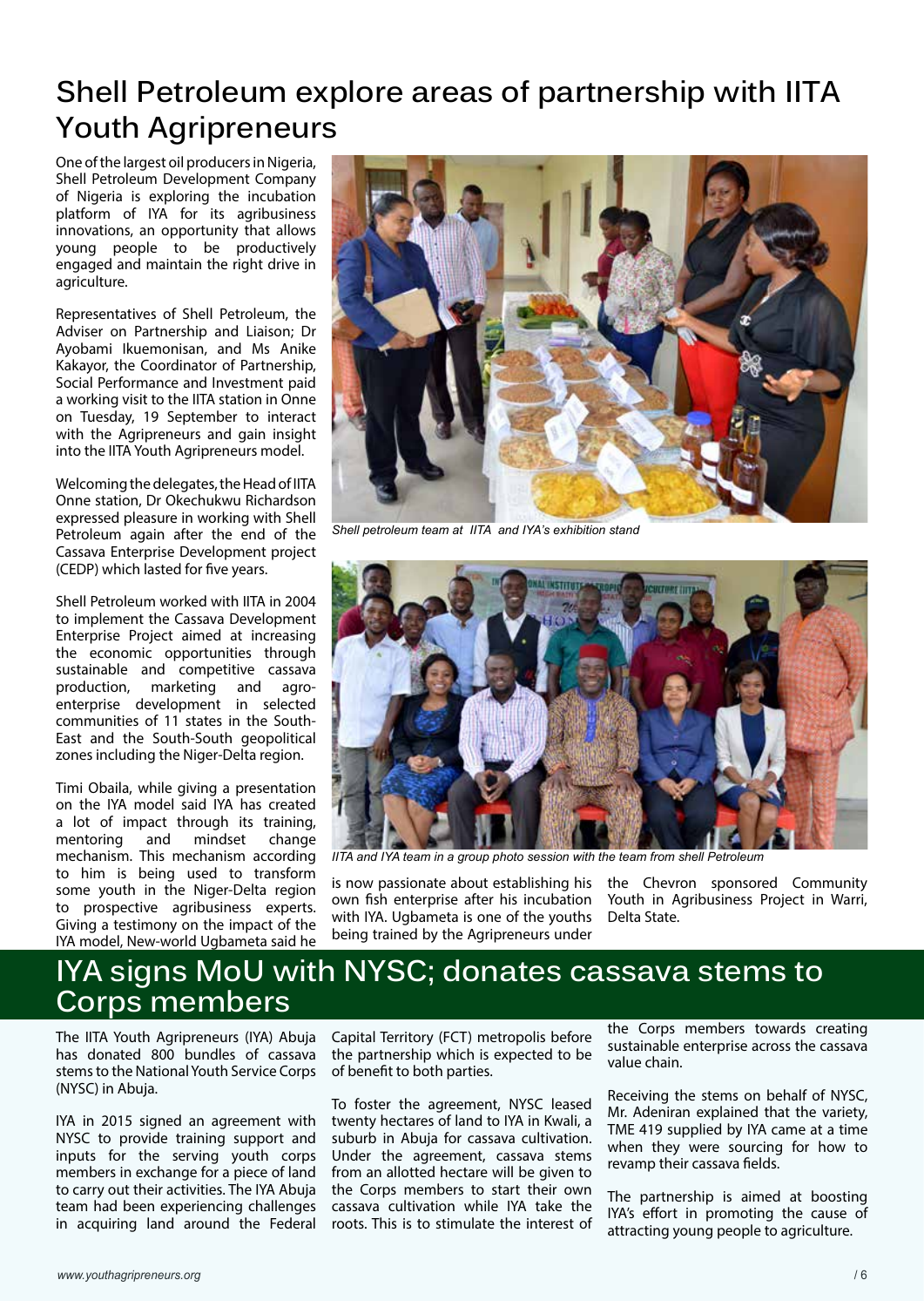## **IYA Tanzania welcomes Dr Sanginga; promises to support the group**



*Dr Sanginga checking some records of the IYA Tanzania team An IYA member in Kano accessing the sorghum field*

The Director General of IITA, Dr Nteranya Sanginga has promised to support the expansion of the enterprises of the IYA team in Tanzania.

He stated this in September while on a working visit to IITA Eastern Africa hub station which houses the IYA Tanzania incubation center at Kwembe Dar es Salaam.

The purpose of his visit was to observe the progress of work done by the IYA team in Tanzania, identify challenges and look into areas for improvements.

In his words, some funds will be allocated to the group to expand its rabbit and poultry enterprises. The poultry facilities will also be upgraded for training of other young people.

Looking at the prospect of the business, the enterprise according to him will promote livestock farming and upscale the project to attract more youths in agriculture and livestock business.

He however urged the youths to start an animal feeds production line. He stated that the feed production will reduce the cost spent on purchasing imported feed.

He also urged the scientists to support the youth development projects.

The DG also went on a tour of the cassava production processing and production facilities, poultry, rabbit pen, and the fish ponds. The team in Tanzania started the livestock enterprise in June as another source of generating income for the group.

# **Know your crop - Sorghum**



Sorghum is one of the staple crops considered as the second most important grain in Africa and the world's fifth most important grain after wheat, maize, rice and barley. It is a drought tolerant crop which is environmental friendly. Although it is largely grown as a subsistence food crop by local farmers, young people have identified the economic benefit of sorghum and are cultivating it for commercial purposes.

The IITA Youth Agripreneurs in Kano is one of the group of young people that have identified this opportunity and have commercialized the production of sorghum (seeds and grains) for the ever increasing market demand especially in the Northern part of Nigeria.

About 34 hectares has been planted in Nasarawa with identified off-takers for the produce. IYA targets brewers, flour producers as it is used as raw material for traditional African beer, malt extraction and flour production because it now

```
...continue on page 8
```
## **Tanzanian government supports the youth with land**

The Tanzanian government has supported the IYA team in Tanzania with 10ha of land for the production of cassava seeds.

The land located at the Coast of Tanzania, Bagamoyo districts has been chosen for the production and multiplication of improved cassava seeds and roots varieties.

The land is part of the support from IITA's collaboration with the government through the Mikocheni Agriculture Research Institute (MARI). Appreciating the government for the support, the head of cassava value chain, Edwin Ndibalema said the land will give them an opportunity to expand their production from 2.5ha to 10ha.

"Producing high quality cassava flour to meet the level of demand is part of our mission, we are working hard to make sure we expand and increase our income", he said. The team has experienced high yield and return on investment from previous production hence, the need for them to

expand to meet the increase in demand. Activities of Tanzania Youth Agripreneurs on cassava activities has been growing and has shown good trend of progress since the establishment of the business in 2014. The cost benefit analysis indicates a high trend in market demand of the cassava produce "*MpishiMkuu -Great cook*."

The production of "*MpishiMkuu*" moved from 300 to 500 kg per month in 2014 to 250 kg per week in 2017.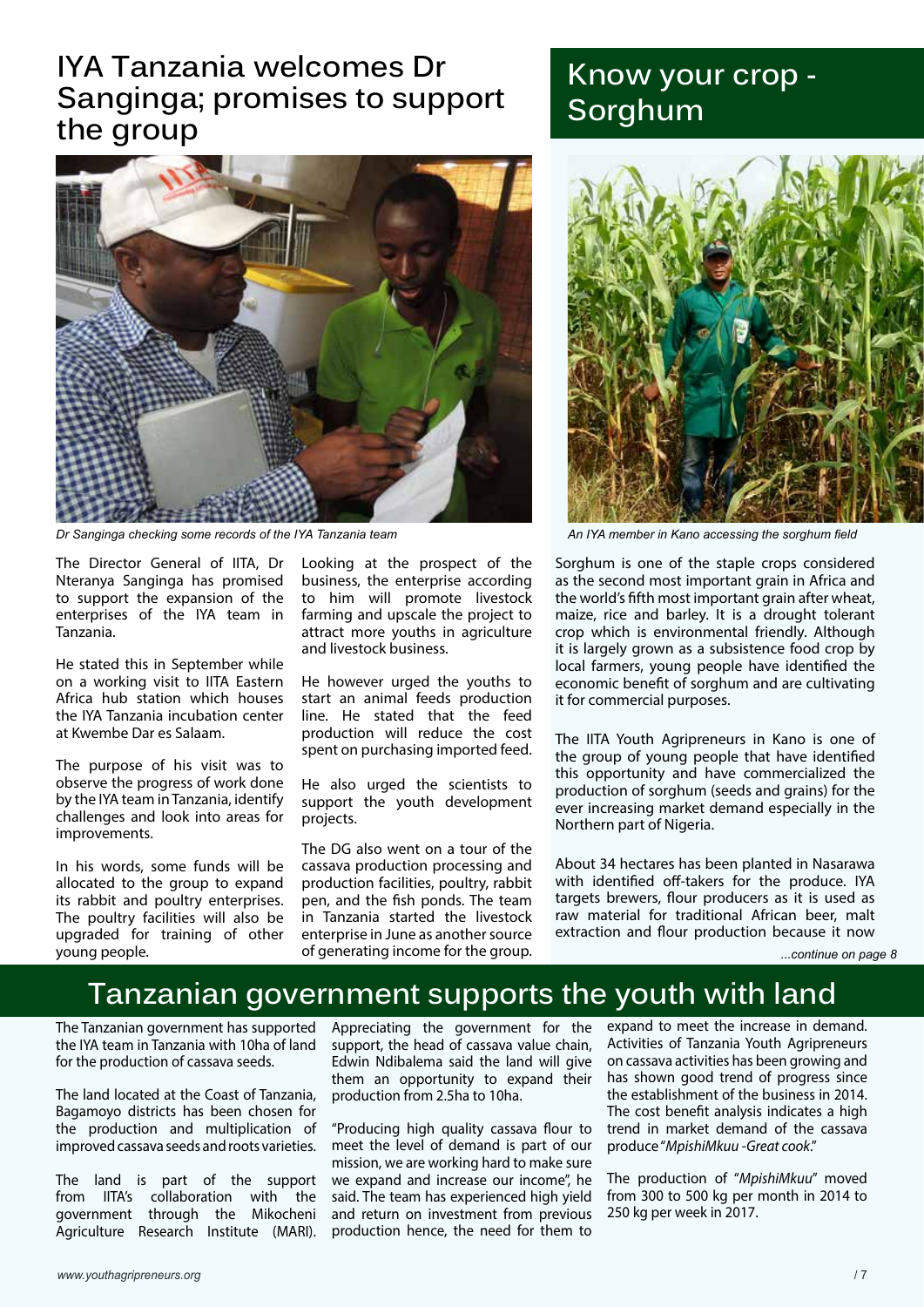competes with wheat flour. Sorghum has been proven to be the best alternative to barley for beer brewing. It is also used as an ingredient in the production of inoculant for aflatoxins, syrups, and so many confectioneries like cookies, bread, cakes, pancakes, couscous etc. Just as the grains are used

for food as well as feed production, the straw is also used as animal feed, and domestic use such as fencing, roofing material and fire wood.

This interesting crop is a blessing as its serves diverse purposes to better the lives of the farmer and the end user. It is highly rich in iron and zinc and its consumption is recommended for pregnant women, nursing mothers and its composite flour for weaning babies.

The potential for sorghum to be the driver of economic development in Nigeria and Africa at large is enormous.

### **Agripreneurs to be trained on Cassava Value Chain in Brazil**



*YTTP beneficiaries from IYA*

Some members of the IITA Youth Agripreneurs across Africa have been chosen as beneficiaries of the Youth Technical Training Program (YTTP) organized and sponsored by the African Development Bank (AfDB) and Brazil Africa Institute.

YTTP aims at providing capacity building and knowledge transfer in several sectors including agriculture, health, infrastructure and education amongst others to African youths.

The training which is the first of its kind will focus on agriculture in line with the AfDB's Feed African Strategy for agricultural transformation and it is targeted at 30

African youths operating in various stages of the cassava value chain in Africa.

The youths will be trained for twomonths on cassava value chain starting from October 23 to November 20 at the Brazilian Agricultural Research Corporation (EMBRAPA) in Brazil.

Speaking during the launch of the program at the AfDB headquarters in Cote d'ivoire, the Director of Agriculture and Agroindustries; Dr Chiji Ojukwu said the training which will become a yearly program will help African youths create businesses that are sustainable especially in the cassava value chain. "For this year we are focusing on cassava, next year, we would focus on

another value chain that will provide jobs for young people", he said.

Also speaking, the President of the Africa Brazil Institute, Dr Jao Bosco Monte assured that after the training, the youths will acquire more knowledge that will improve their professional skills as the Institute has assigned experts who will disseminate the latest technologies across the value chain.

He encouraged the youths to be focused, determined and enthusiastic in learning new technologies.

The DG of IITA, Dr Nteranya Sanginga emphasized the importance of cassava to Africans and stated that research work on cassava utilization is ongoing at IITA, he advised the youths to be focused, learn and tap into expertise and technologies available in Brazil, bring it back for the development of agricultural industries. He also assured the African Development Bank that the training will be useful to Africa.

Dr Bright Okogu, AfDB Executive Director for Nigeria also urged the participants to learn the culture of agriculture and bring it back to train other youths. He also added that financial and technical assistance will come at some point.

Presentation was given by two (2) participating Agripreneurs, from Nigeria and Cote d'Ivoire who shared their experiences on cassava value chain.



*IYA team at the Tony Elumelu Entrepreneurship Program in Lagos*